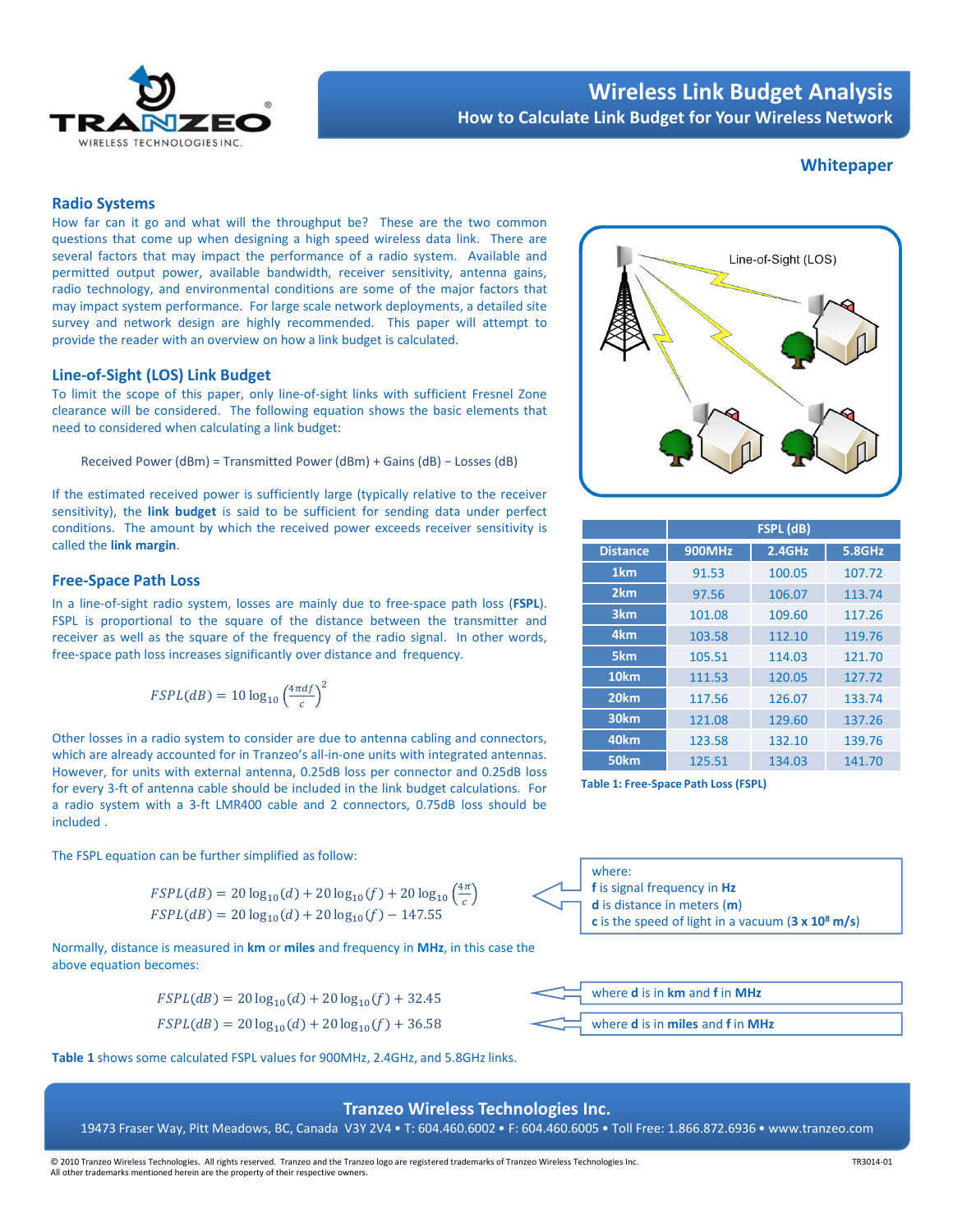#### Multipath and Fade Margin

Multipath occurs when waves travel along different paths and cause unwanted interference with the waves travelling on the direct line-ofsight path. This is normally referred to as fading. A rare worst case occurs when waves travelling along different paths end up completely out of phase and cancel each other. One way to overcome this problem is to transmit more power, or have enough link margin. In some cases, relocating or repositioning the antennas slightly may reduce the impact of multipath.

 $Link Margin = Received Power - Receive Sensitivity$ 

Fading due to multipath can result in a signal reduction of more than 30dB, and it's highly recommended that adequate link margin is factored into the link budget to overcome this loss when designing a ractored into the link budget to overcome this loss when designing a **Table 2: Data Rates vs. Minimum SNR**<br>wireless system.



The amount of extra RF power radiated to overcome this phenomenon is also referred to as fade margin. The exact amount of fade margin required depends on the desired reliability of the link, but a good ruleof-thumb is to maintain 20dB to 30dB of fade margin at all times.

Table 3 shows the Rayleigh Fading Model, which highlights the relationship between the amount of available link margin and link availability as a percentage of time.

| <b>Time Availability (%)</b> | <b>Fade Margin (dB)</b> |
|------------------------------|-------------------------|
| 90                           | 8                       |
| 99                           | 18                      |
| 99.9                         | 28                      |
| 99.99                        | 38                      |
| 99.999                       | 48                      |

**Table 3: Rayleigh Fading Model**

| <b>Modulation &amp; Encoding Scheme</b> | <b>Data Rate</b><br>(Mbps) | <b>SNR</b><br>(dB) |  |
|-----------------------------------------|----------------------------|--------------------|--|
| <b>BPSK 1/2</b>                         | 6                          | 8                  |  |
| <b>BPSK 3/4</b>                         | 9                          | 9                  |  |
| <b>QPSK 1/2</b>                         | 12                         | 11                 |  |
| <b>QPSK 3/4</b>                         | 18                         | 13                 |  |
| 16-QAM 1/2                              | 24                         | 16                 |  |
| 16-QAM 3/4                              | 36                         | 20                 |  |
| 64-QAM 2/3                              | 48                         | 24                 |  |
| 64-QAM 3/4                              | 54                         | 25                 |  |

### Signal-to-Noise (SNR)

Modulation techniques not only determine system bandwidth and channel capacity, they also determine system reliability. It's always a trade-off between data rates and distance. More efficient modulation techniques such as 64-QAM require greater SNR, but less efficient techniques such as BPSK require less SNR, and therefore are more resilient to channel noise.

For the purposes of link budget analysis, the most important aspect of a given modulation technique is the Signal-to-Noise Ratio (SNR) necessary for the receiver to achieve a specified level of reliability in terms of Bit Error Rate (BER).

$$
SNR = Received Power - Channel Noise
$$

Table 2 shows the minimum SNR required for the different modulation and encoding schemes. Site surveys should be conducted in all deployment locations to ensure that sufficient SNR can be achieved to meet the desired data rates.

#### Why Tranzeo

Tranzeo offers a complete family of 802.16d (802.16-2004) WiMAX products for 3.5GHz, 3.65GHz, and 5.8GHz spectrums including indoor and outdoor Subscriber Units and Pico Base Stations. As well, we offer a comprehensive line of 900MHz, 2.4GHz, 4.9GHz, and 5.8GHz 802.11a/b/g and 802.11n standardsbased WiFi products including Routing Access Points, CPE's, Full-Duplex PtP Bridges, and advanced Mesh Routers and Access Points for complete turnkey solutions.

### Tranzeo Wireless Technologies Inc.

19473 Fraser Way, Pitt Meadows, BC, Canada V3Y 2V4 • T: 604.460.6002 • F: 604.460.6005 • Toll Free: 1.866.872.6936 • www.tranzeo.com

© 2010 Tranzeo Wireless Technologies. All rights reserved. Tranzeo and the Tranzeo logo are registered trademarks of Tranzeo Wireless Technologies Inc. All other trademarks mentioned herein are the property of their respective owners.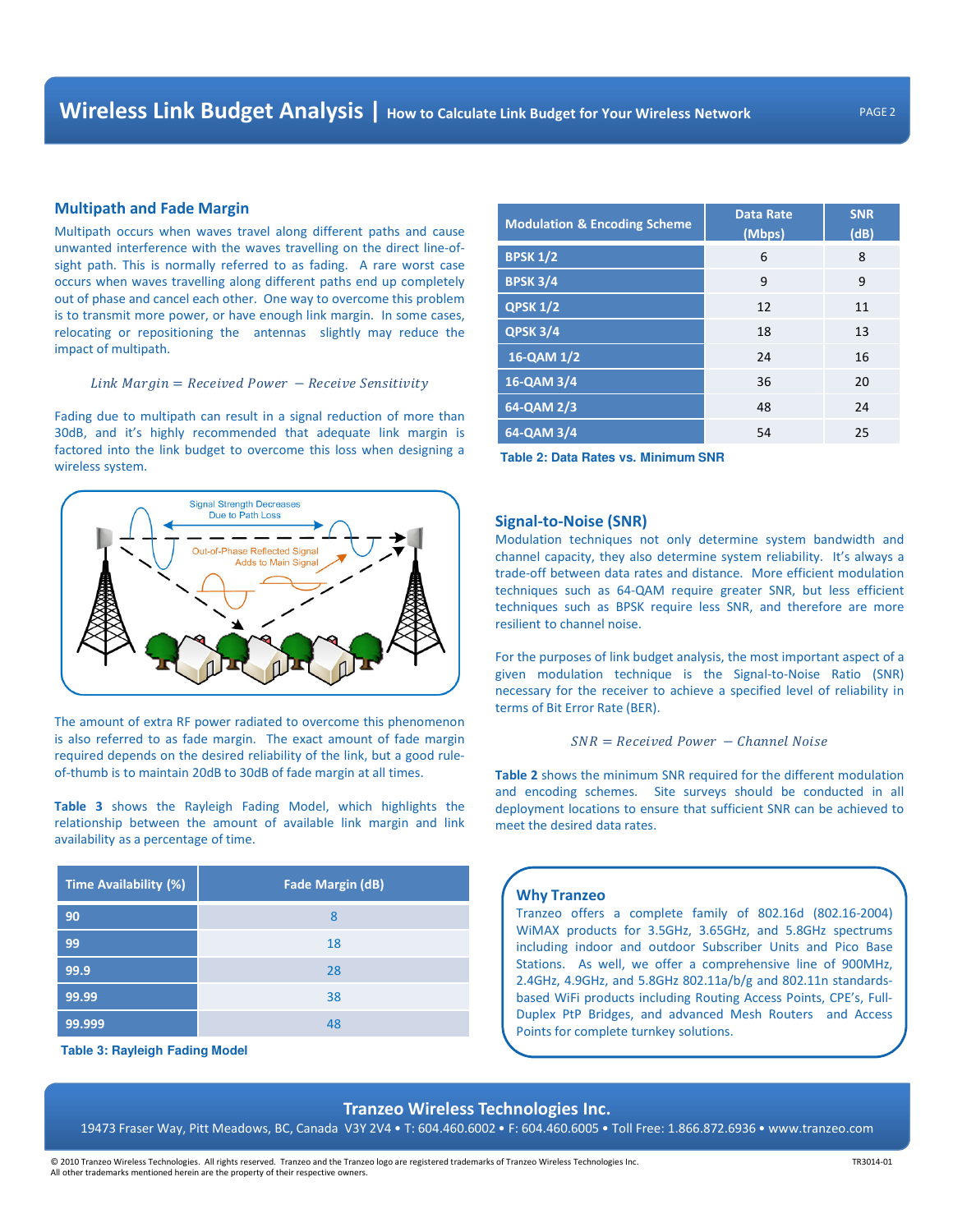# Design Example

We'll use the TR-5plus-24 radio system as an example to illustrate how a link budget is calculated using the information presented in this paper.

# Example:

Distance: 5 km Frequency: 5.8GHz Link Type: Point-to-Point (PxP) Line-of-Sight: Yes Radio Systems: 2 x TR-5plus-24

### Link Budget Analysis:

First, we need to calculate the received power. In order to do that, we need to know the transmitter power and antenna gains of the radio systems that we're using, which is normally documented in the datasheet of the radios and antennas.

Since we're using 2 x TR-5plus-24, then the link budget in both directions is expected to be symmetric. This is true because the transmit power of both radios is expected to be the same. In cases where 2 types of radio systems with different transmit power levels are used, then 2 link budgets, one for each direction, will need to be analyzed.

Consulting the TR-5plus-24 datasheet, the Tx power is +23dBm, and the internal antenna gain is 24dBi. Since this product features an integrated antenna, we can assume negligible loss for cabling and connectors.

Since this is a point-to-point link with sufficient Fresnel Zone clearance, then the only losses that we need to consider when calculating the received power is the free-space-path loss (FSPL). The FSPL at 5 km is 121.70dB for 5.8GHz as per Table 1. The received power can then be calculated as follow:

Received Power (dBm) = Tx Power (dBm) + Tx Antenna Gain (dBi) + Rx Antenna Gain (dBi) – FSPL (dB)  $= 23 + 24 + 24 - 121.70$  $=$   $-50.70$ 

The required SNR to achieve 54MBps data rate is 25dB, as per Table 3. Now that we know what the received power and the minimum SNR, we could determine what the maximum channel noise is:

Maximum Channel Noise (dBm) = Received Power (dBm) – SNR (dB)  $=$  -50.70 – 25  $= -75.70$ 

Next, we need to ensure that we have enough link margin for a reliable link. The receive sensitivity of the TR-5plus-24 is -72dBm at 54Mbps, which means that we have more than 20dB of link margin:

Link Margin (dB) = Received Power (dBm) - Receive Sensitivity (dBm)  $=$  -50.70 - (-72)  $= 21.30$ 

At 5km, the link margin seems to be sufficient to provide 54Mbps data rate and ensure better than 99% link availability based on Rayleigh's Fading Model shown in Table 3.

# Tranzeo Wireless Technologies Inc.

19473 Fraser Way, Pitt Meadows, BC, Canada V3Y 2V4 • T: 604.460.6002 • F: 604.460.6005 • Toll Free: 1.866.872.6936 • www.tranzeo.com